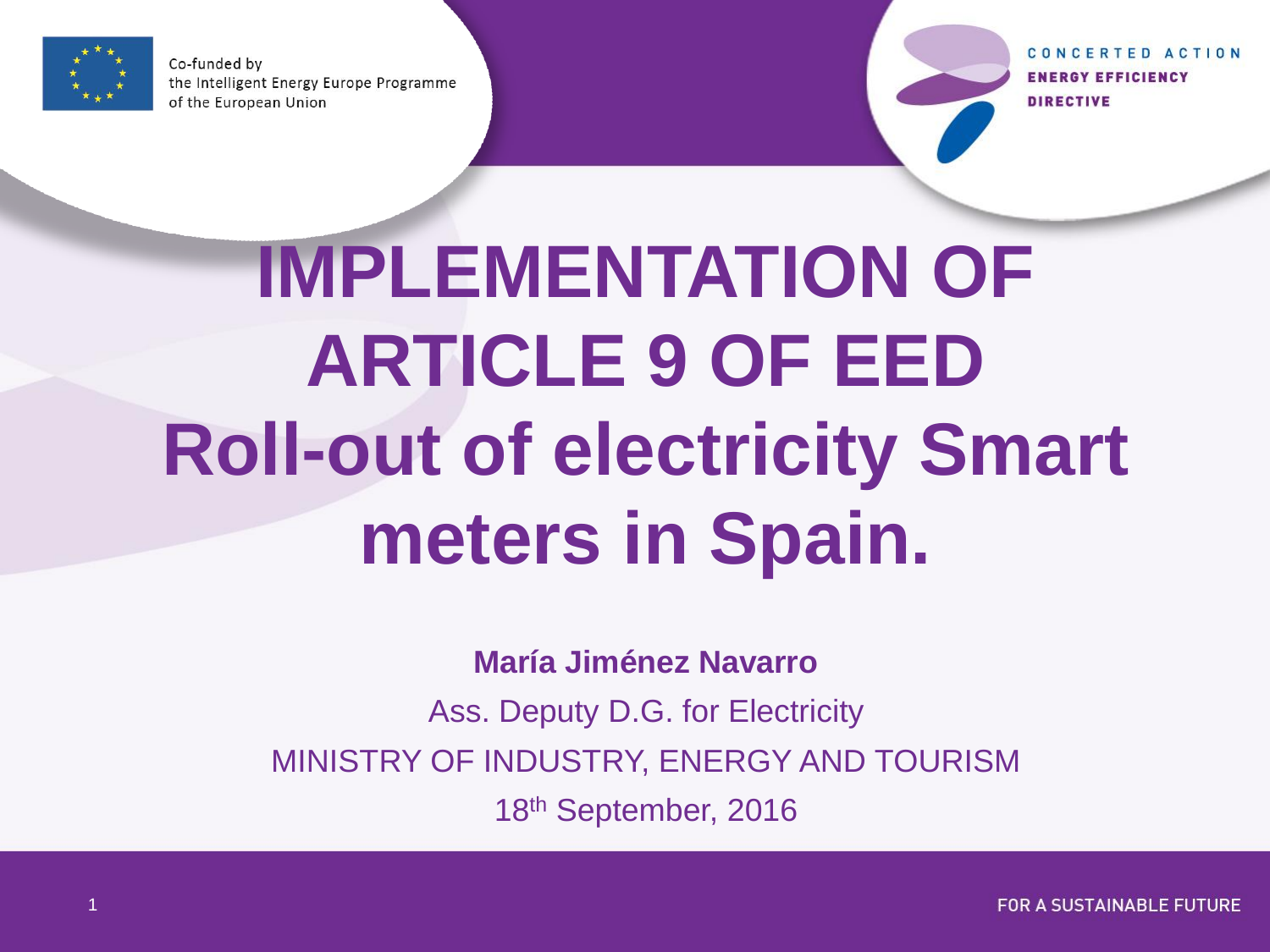## **SMART METERS IN SPAIN. INDEX**

**ENERGY EFFICIENCY DIRECTIVE** 

#### **ROLL-OUT OF SMART METERS IN SPAIN:**

State of the art.

Functionalities.

- **HOURLY BILLING: VOLUNTARY PRICE FOR SMALL CONSUMERS.**
- **DEMAND SIDE MANAGEMENT AND SMART METERS.**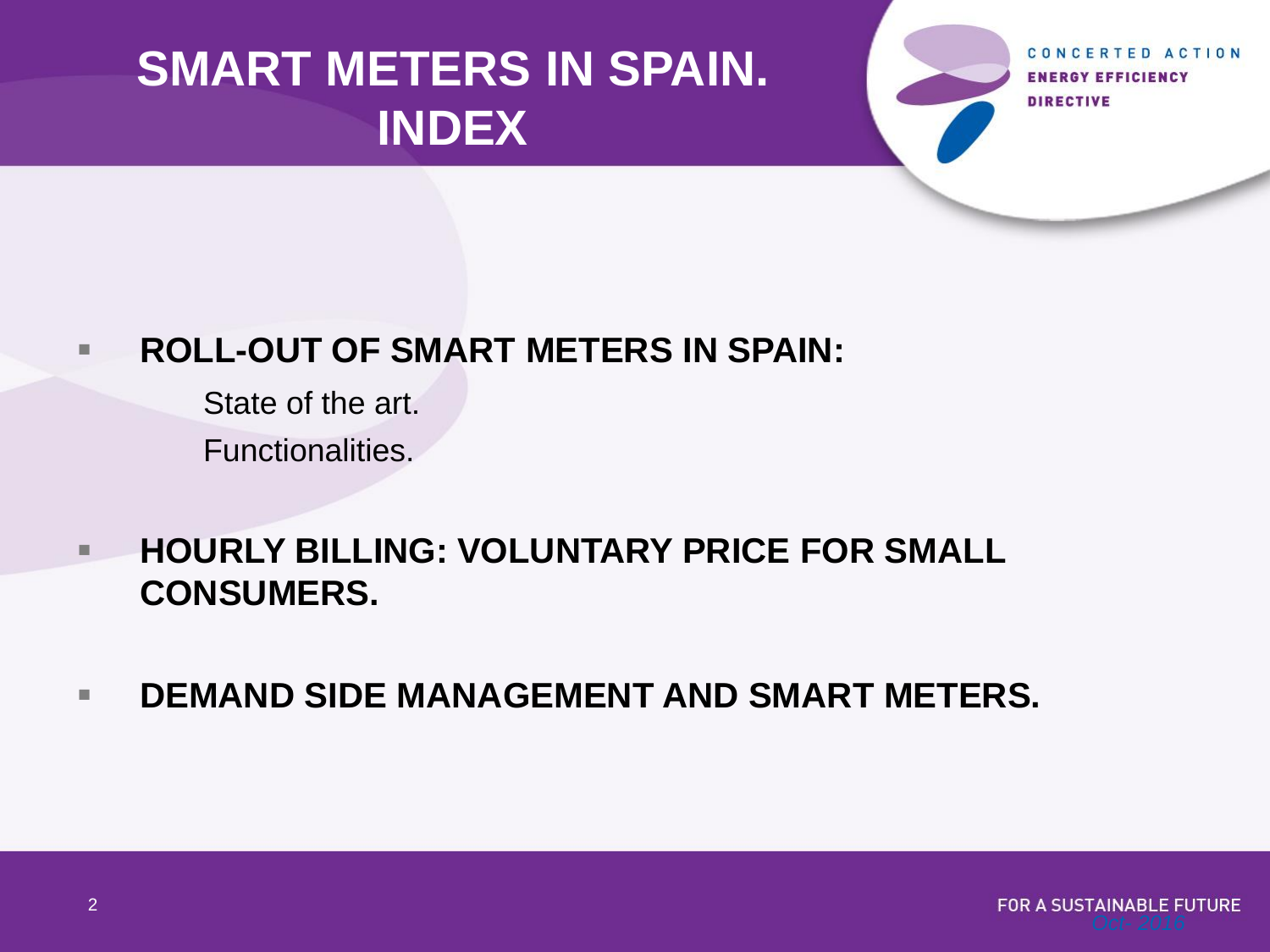*consumption in different time periods and*

CONCERTED ACTION **ENERGY EFFICIENCY DIRECTIVE** 

#### *APPLICABLE LEGISLATION*

*Directive 2006/32/CE of 5 April 2006 Member States shall ensure that final customers are provided with meters that accurately reflect the final customer's actual energy consumption and that provide information on actual time of use.*

*remote management.*

#### *Royal Decree 1110/2007, of 24 August 2007*

*All household electricity meters shall be smart meters. It defines the functionalities of the smart meter's system.*

| 2006                                                                              | 2007                                                                                  |
|-----------------------------------------------------------------------------------|---------------------------------------------------------------------------------------|
| Royal Decree 809/2006, of 1 July 2006                                             | Ministerial Order ITC/3860/2007, of 28                                                |
| Since 1 July 2007, new electricity meters for                                     | December.                                                                             |
| customers of a contracted capacity below<br>15 kW, shall allow differentiation of | Establishes the roll-out plan of remote<br>managed electricity meters (Smart meters). |

*100% of household electricity Smart meters to*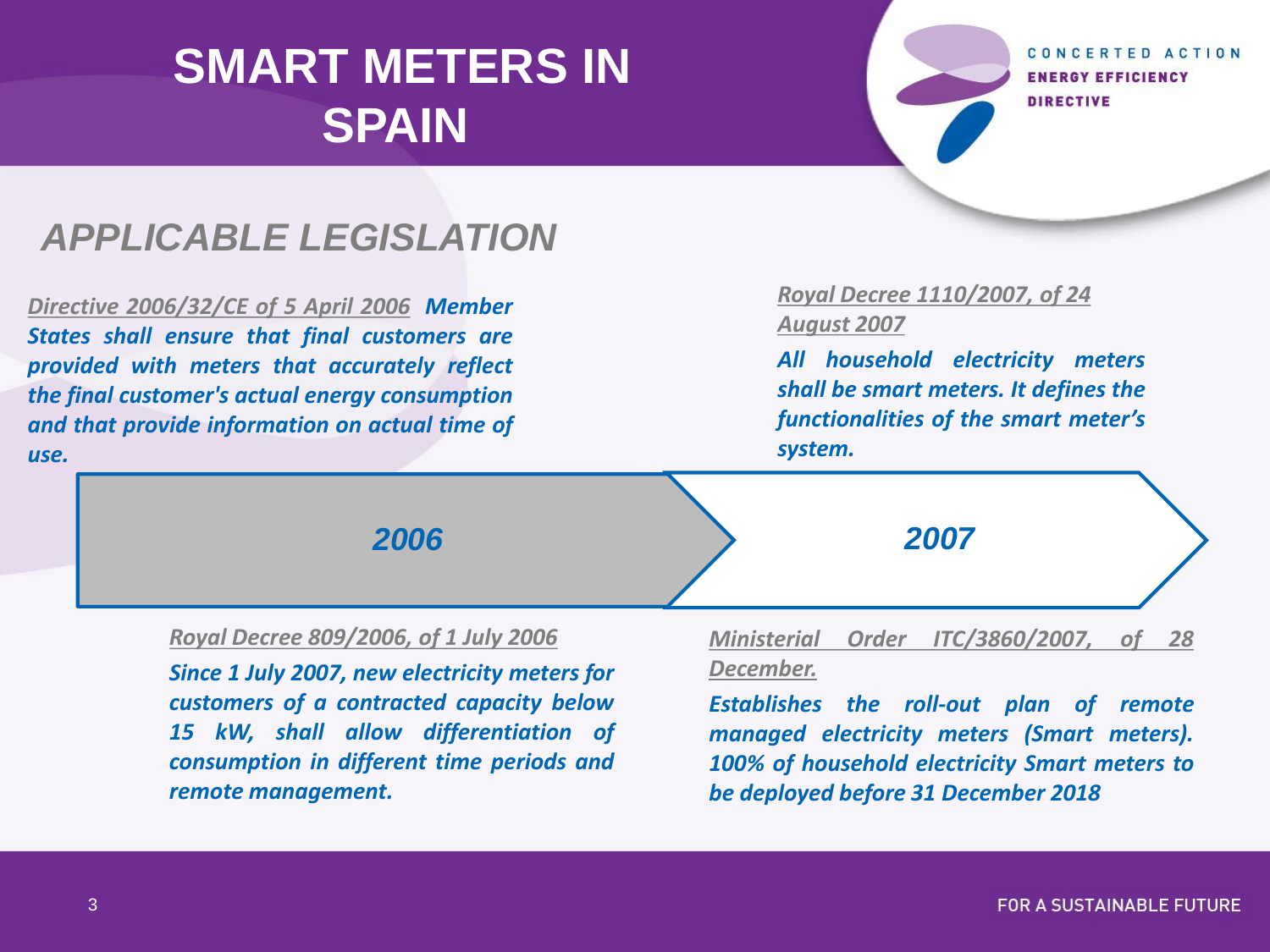CONCERTED ACTION **ENERGY EFFICIENCY DIRECTIVE** 

#### *APPLICABLE LEGISLATION*

#### *Directive 2009/72/CE, of 13 July, on common rules for the internal market in electricity*

*Member States shall ensure the implementation of intelligent metering systems may be subject to an economic assessment before 3 September 2012. Subject to that assessment, Member States shall prepare a timetable with a target of up to 10 years for the implementation of intelligent metering systems.*

#### *Directive 2012/27/UE, of 25*

*October 2012, on Energy Efficiency MS shall ensure that final customers for electricity are provided with competitively priced individual meters that accurately reflect the final customer's actual energy consumption and that provide information on actual time of use.*

*M. Order IET/290/2012, 16 February, modifies the milestones of the Smart meter roll-out plan :*

> *35% before 31 December 2014 35% before 31 December 2016 Remaining 30% before 31 Dec 2018*

#### *2009 2012*

*Commission Recommendation 2012/148/EU on preparations for the roll-out of smart metering systems*

*10 common and mínimum functional requirements for Smart metering systems.*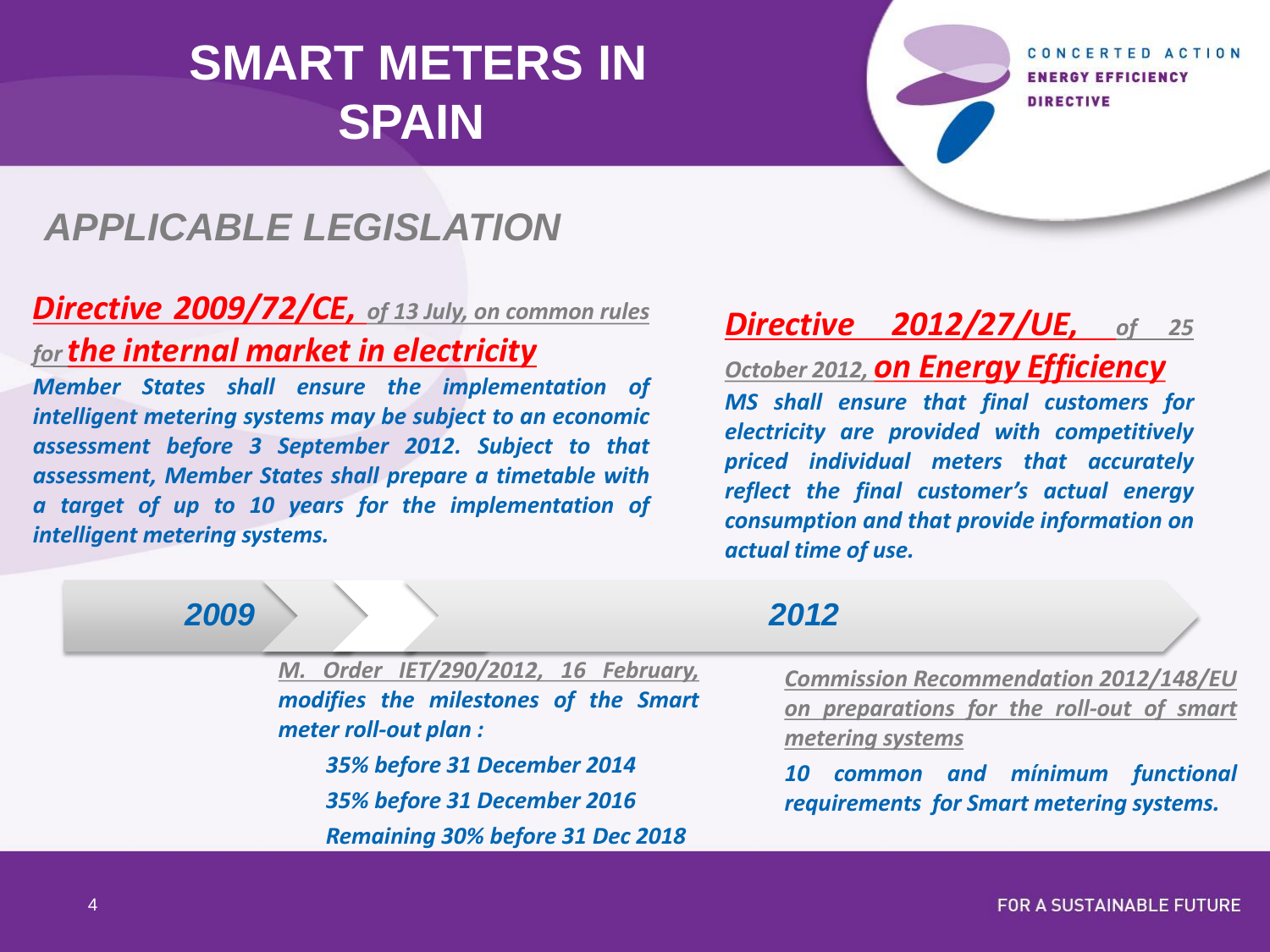**Y EFFICIENCY DIRECTIVE** 

### *Functionalities of household electricity meters:*

- *Registers for different time periods.*
- *6 time periods to be programmed. For each of them: registers of active and reactive energy, maximum demanded power every 15' (including its date and hour).*
- *Capacity to programme registration periods of a maximum interval of 1 hour (not less).*
- *Integrated in remote mangement and remote metering system.*
- *Power control elements.*
- *Quality register: number and duration of shortages and out-of-limits voltage.*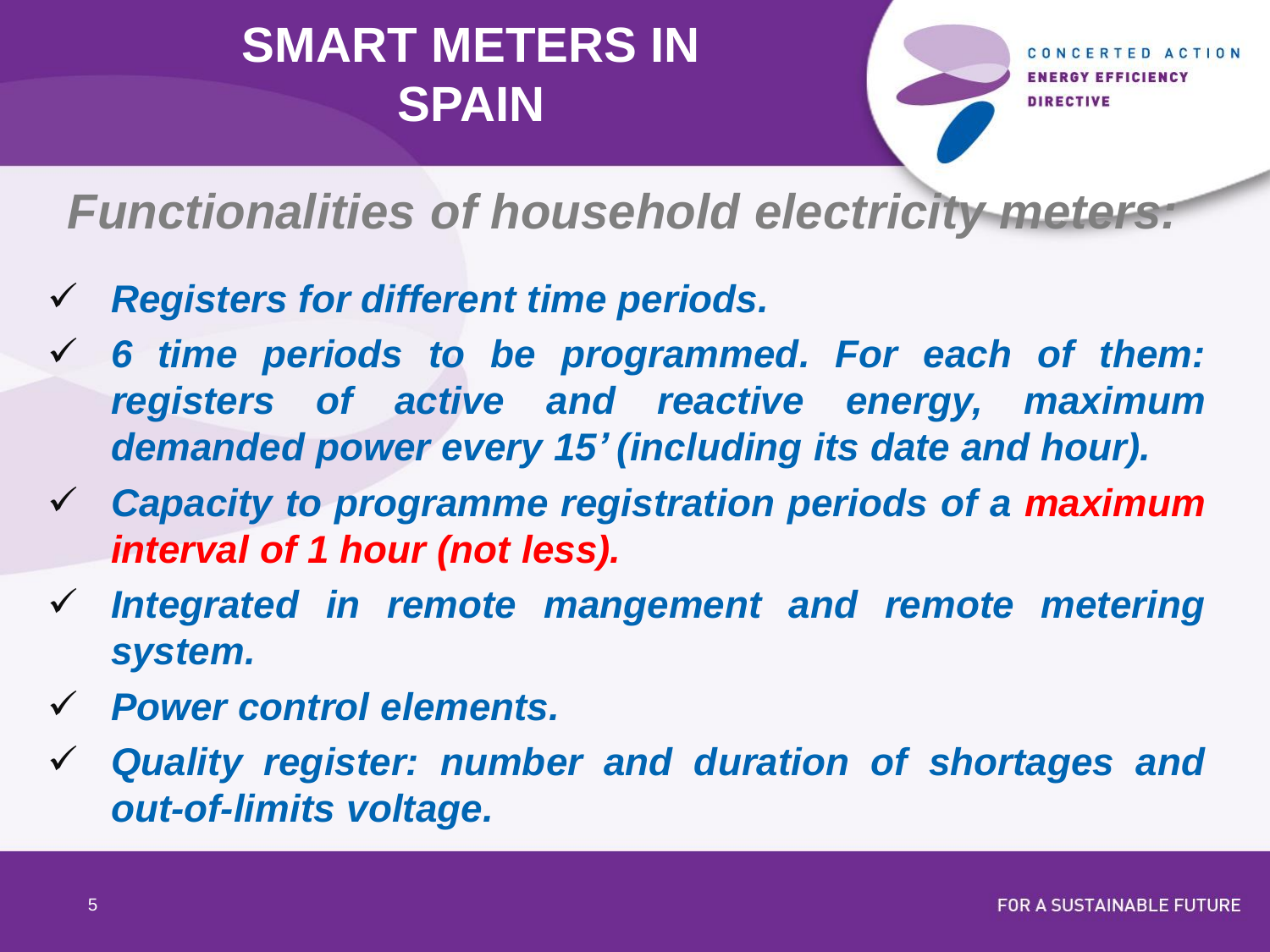GY EFFICIENCY **DIRECTIVE** 

*Functionalities of remote management system:*

- *Remote reading of active and reactive energy, and power.*
- *Remote Reading of quality parameters.*
- *Remote parameter setting of Metering equipment.*
- *Activation of power control mode: maxímeter or power control device.*
- *Remote periodic synchronization with the system.*
- *Power remote control: supply interruption and reconnection.*
- *Load management capacity. Reduction of demand in critical situations.*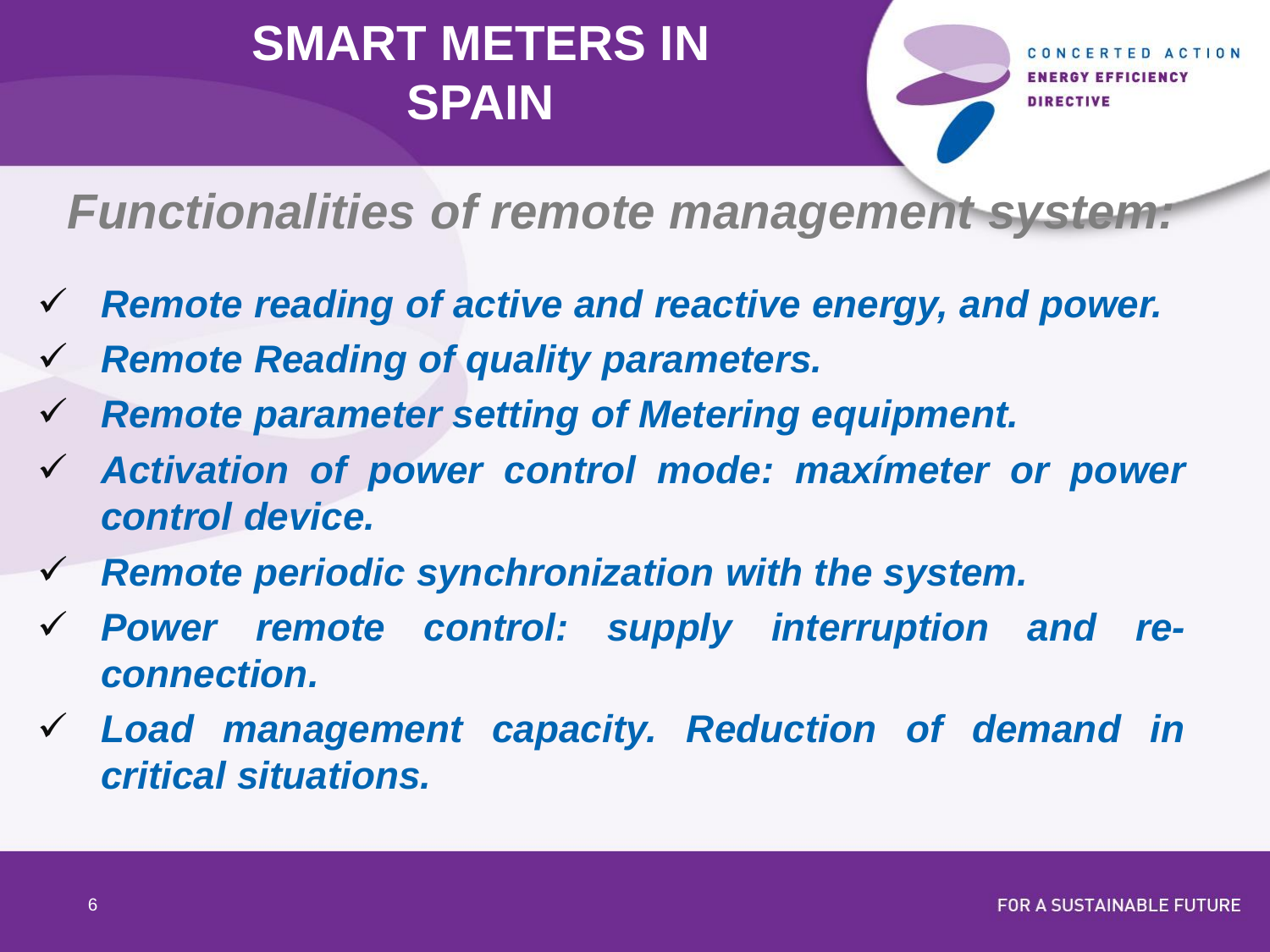CONCERTED ACTION **ENERGY EFFICIENCY DIRECTIVE** 

## *KEY ISSUES:*

 *DATA PROTECTION, PRIVACY AND SECURITY:*

*Carrying out the Data Protection Impact Assessment*

## *HEALTH PROTECTION*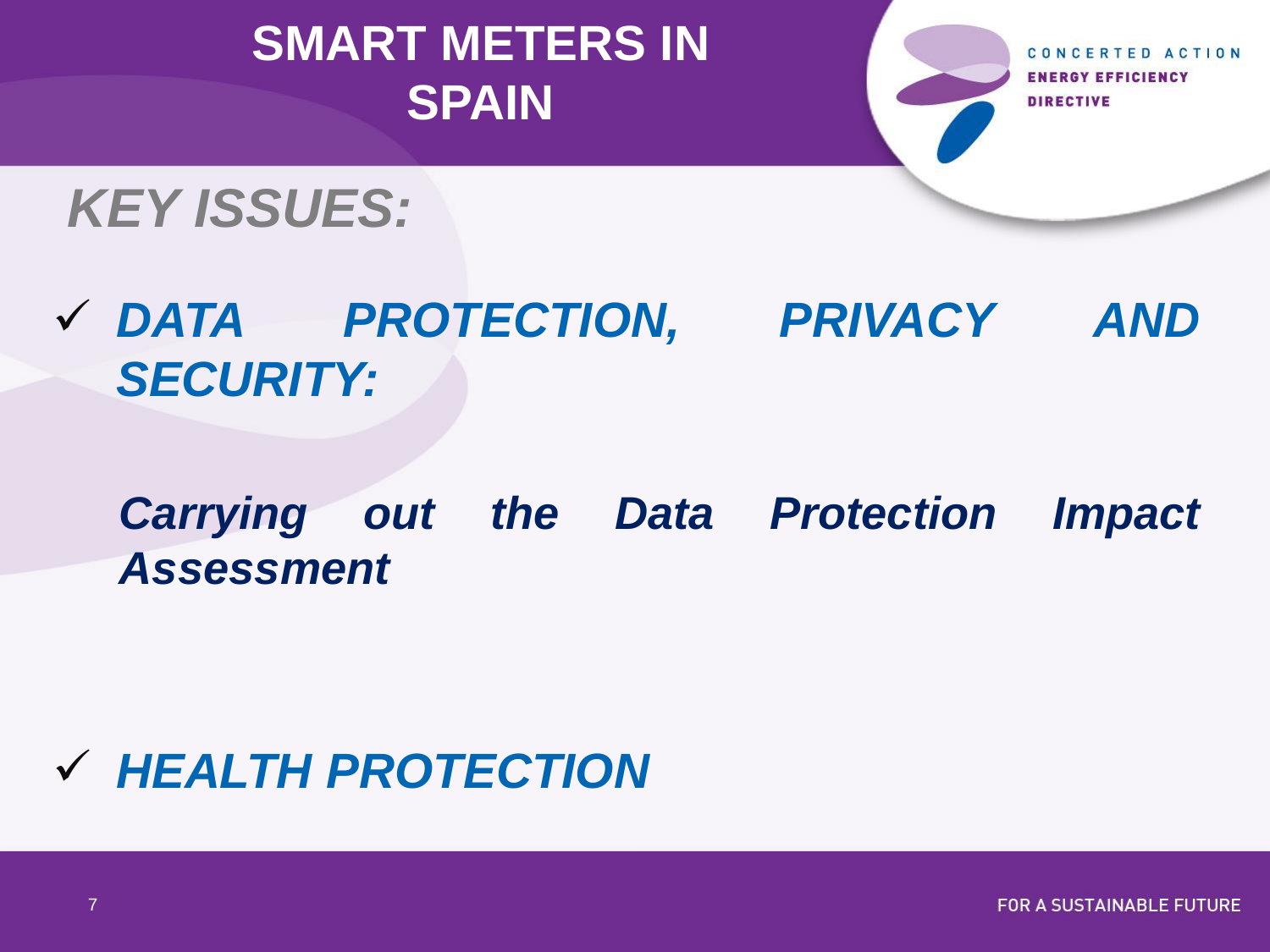CONCERTED ACTION **ENERGY EFFICIENCY DIRECTIVE** 

#### *CASE STUDY: VOLUNTARY PRICE FOR SMALL CONSUMERS*

#### *HOURLY CONSUMPTION REGISTERS and Remote Reading*

#### *HOURLY MARKET PRICES*







*"Hourly Billing" (both consumption and Price) Hourly Self-consumption*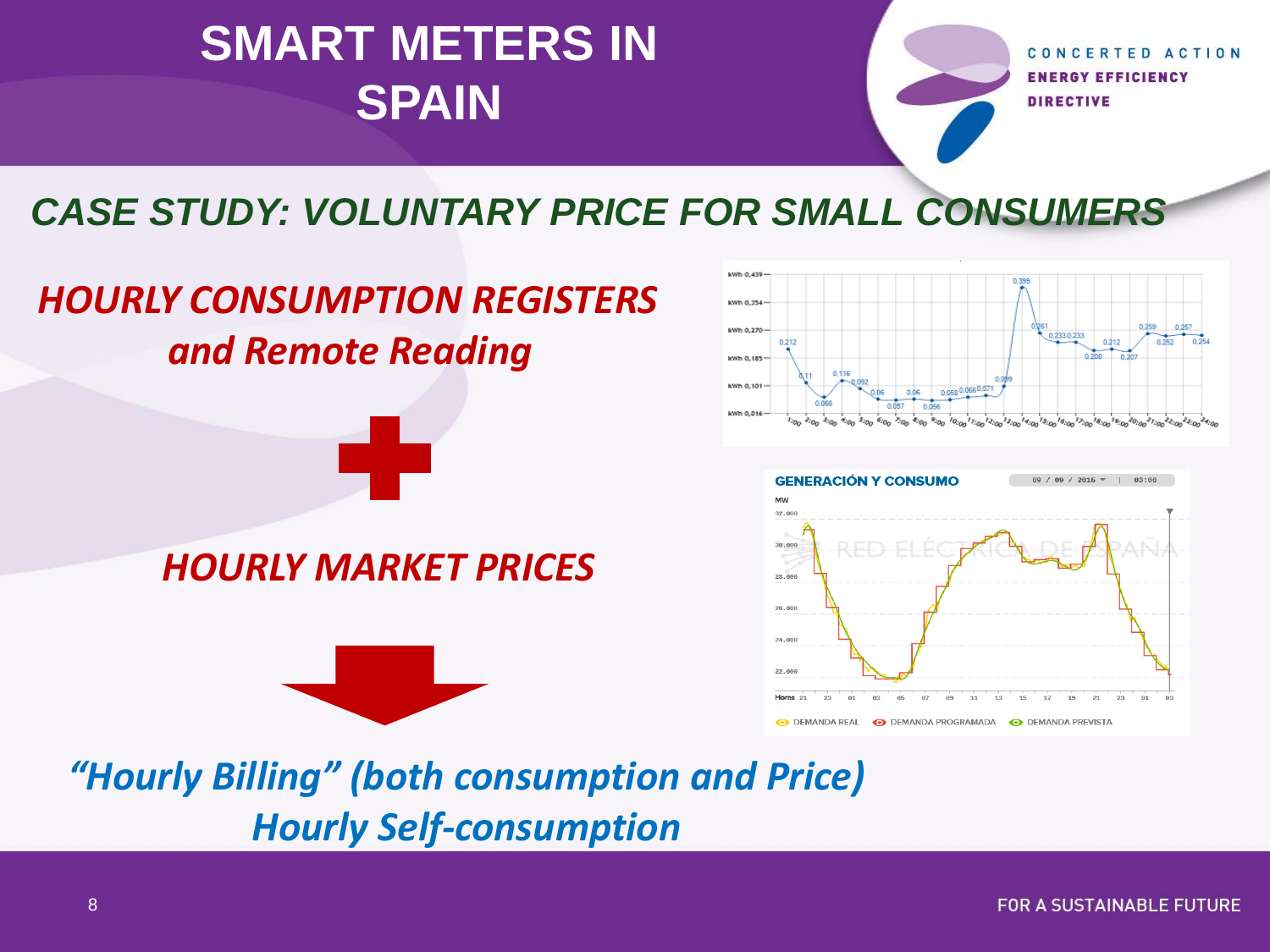**GY EFFICIENCY DIRECTIVE** 

#### **VOLUNTARY PRICE FOR SMALL CONSUMERS (PVPC)**

- *PVPC is calculated considering:*
	- *Hourly spot market prices*
	- *Ancillary and balancing services*
	- *Other costs associated to electricity supply*
- *Billing based on actual consumption:*

*a) Final consumers with Smart meters effectively integrated in remote management sytems: actual hourly registered consumption.*

*b) Other consumers: actual registered consumption affected with a standard load profile according to time-of-use periods.*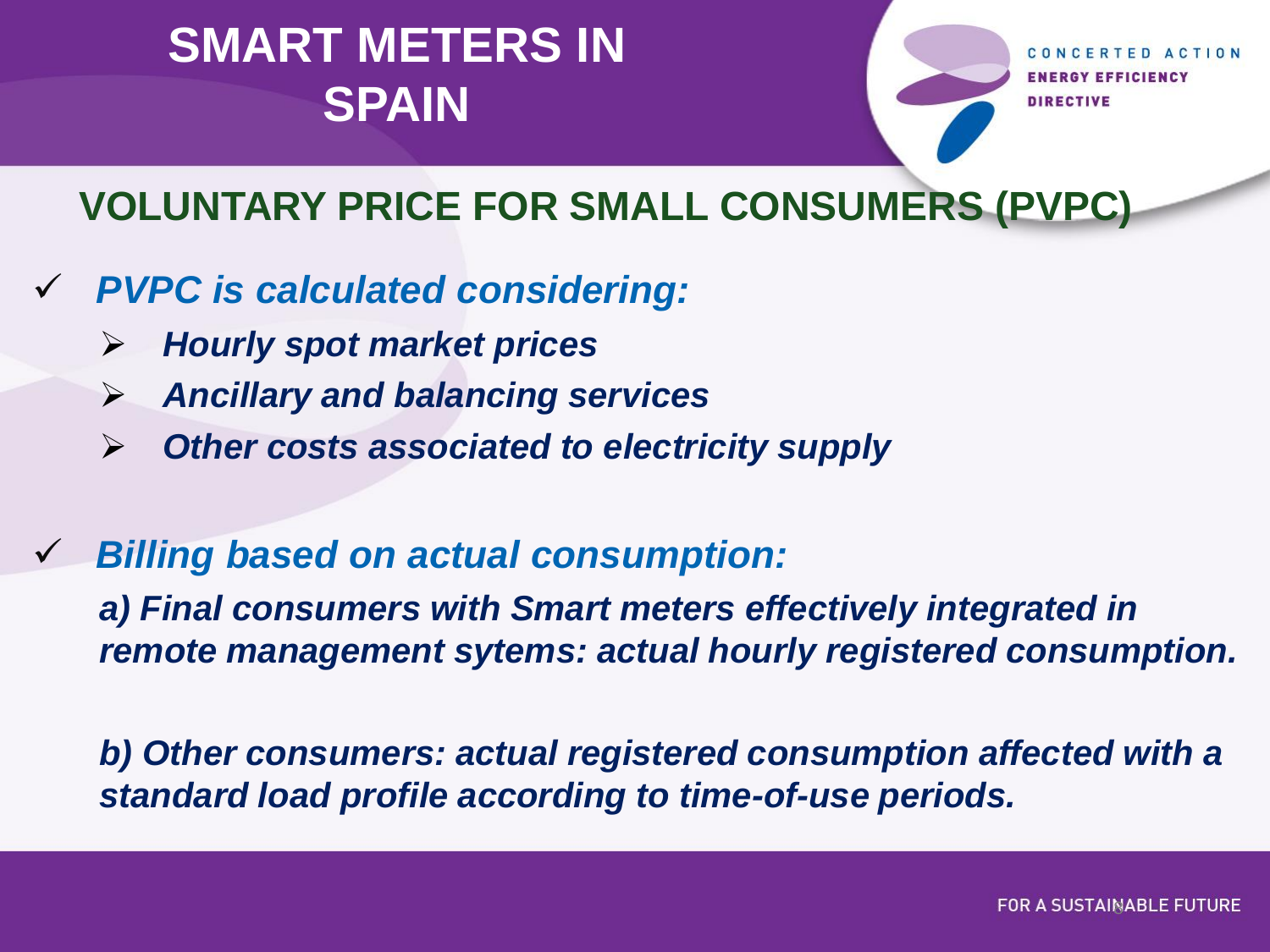## **SOME REFLECTIONS linked to DEMAND SIDE RESPONSE.**

CONCERTED ACTION **ENERGY EFFICIENCY DIRECTIVE** 

- *Billing based on hourly prices and consumption ("HOURLY BILLING") is at the front of demand side response measures.*
- *Potential savings in household electricity consumers are limited. We propose to start with projects for intensive or big electricity consumers.*
- *Need of an ex – ante analysis of consumption patterns and habits to detect the potential for savings. CBA.*
- *NO need to introduce meter funcionalities far beyond the state-ofplay of the electricity markets: limited meter's lifetime (around 15 years) and hourly electricity markets.*

#### *THE PROCESS SHOULD BE GRADUAL*.